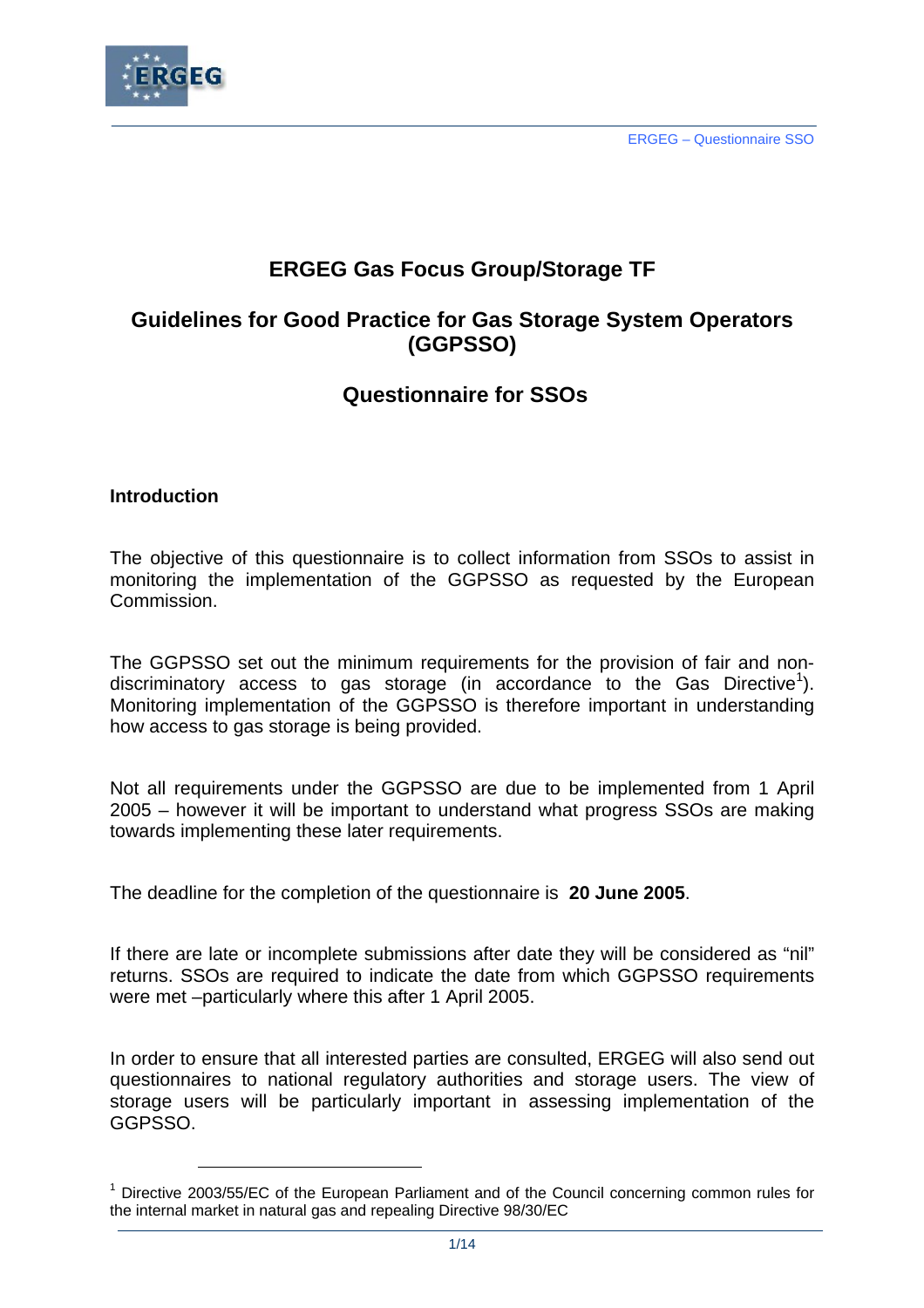

ERGEG intends to publish an initial report on the implementation of the GGPSSO in September 2005 and it expects to present these findings at the next Madrid Forum. ERGEG intends to issue a final report on implementation after it has an opportunity to consider responses to its initial report.

**To help ensure transparency, responses to the questionnaire and other documents associated with the GGPSSO will be published on the ERGEG website. Any requests to keep information confidential will be considered in accordance with the relevant section of the GGPSSO that deals with the publication of the information. If you want any information to be treated as confidential this should be objectively justified and outlined clearly – taking into account the requirements of the GGPSSO. Any information that is to be treated as confidential should be placed in a separate appendix.** 

Please note that in order to allow for maximum common understanding of data, the answers provided by SSOs will be reviewed by the national regulatory authority.

Given that ERGEG's initial report will be published in September, we request that SSOs provide an addendum to their original submission if there are significant changes to the information that they provide, between 20 June and the beginning of September (1 September). This will ensure that the report is as up to date as possible and avoid misrepresenting the position of the SSOs.

Any question on this questionnaire should be directed in the first instance to:

Rosita Carnevalini (AEEG) : [RCARNEVALINI@autorita.energia.it](mailto:RCARNEVALINI@autorita.energia.it) Pierre-Marie Cussaguet (CRE) : [pierre-marie.cussaguet@cre.fr](mailto:pierre-marie.cussaguet@cre.fr) Claude-Albane Swanson (CRE) : [claude-albane.swanson@cre.fr](mailto:claude-albane.swanson@cre.fr) Davide Giorgi (AEEG): [DGIORGI@autorita.energia.it](mailto:DGIORGI@autorita.energia.it)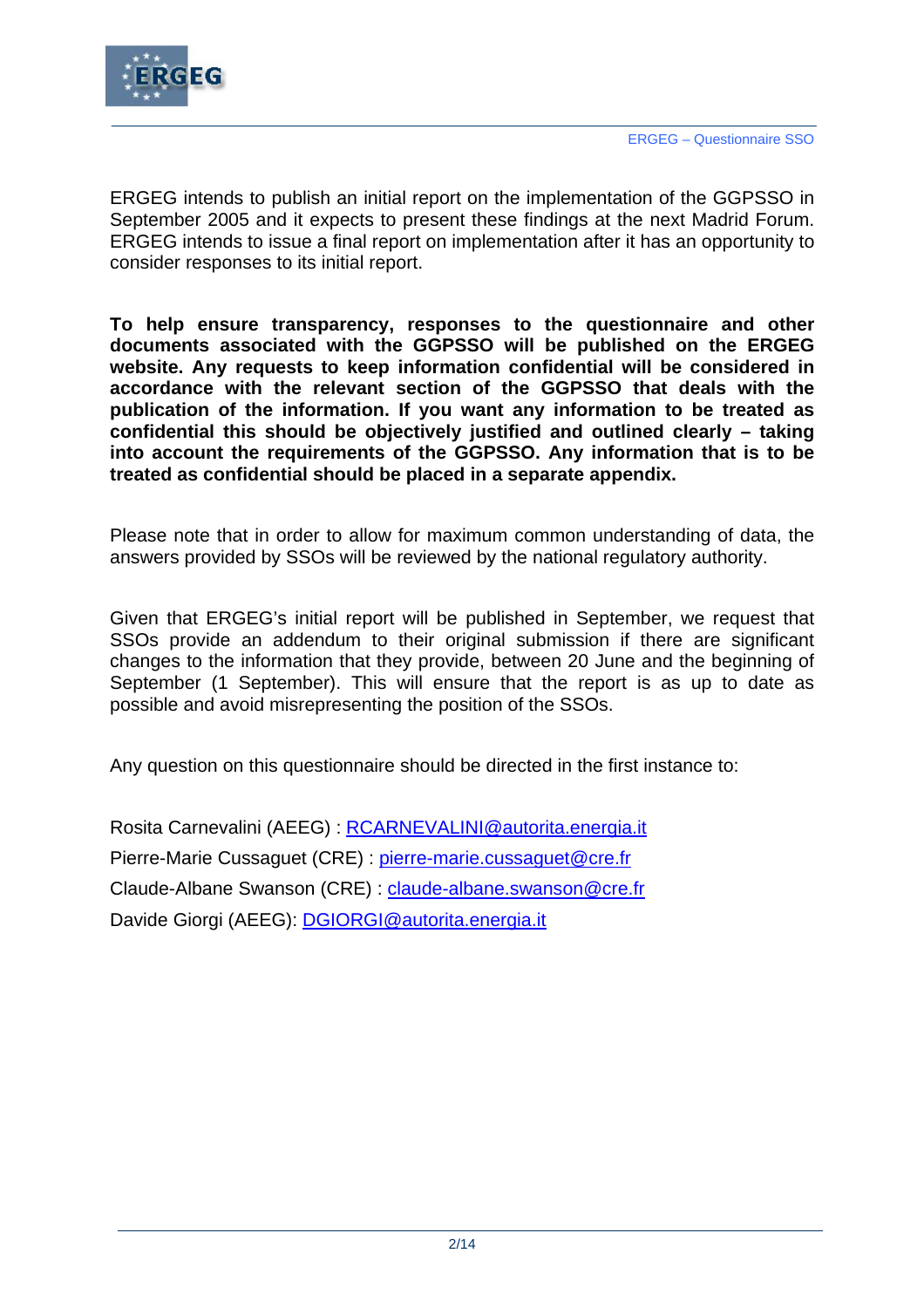

# **Questionnaire**

### **1 General**

### **1.1 Business name of respondent:**

### **1.2 Is access to your storage system provided:**

| (a) on a regulated basis                 |  |
|------------------------------------------|--|
| (b) on a negotiated basis                |  |
| (c) both (please provide comments below) |  |
| notes:                                   |  |

### **1.3 Is access provided:**

|     | (a) to a given storage facility                                 |  |
|-----|-----------------------------------------------------------------|--|
|     | (b) to a group of storage facilities in the same balancing zone |  |
| (c) | other (please provide comments below)                           |  |
|     | notes:                                                          |  |

*if you answer that access is provided to a given storage facility/to a group of storage, please assume that all following answers will be interpreted accordingly*

### **1.4 If access to storage is not provided to individual storage facilities, please provide details (e.g. how many groups, how many sites within group) and specify how this is arranged:**

answer:

### **1.5 How many system users own capacity rights (date of reference: 1 April 2005)?**

answer:

### **1.6 National framework:**

| (a) | do you believe that there is a conflict between the requirements of the GGPSSO<br>and national legislation that will materially affect either your interests or your<br>ability to comply with the GGPSSO? |  |
|-----|------------------------------------------------------------------------------------------------------------------------------------------------------------------------------------------------------------|--|
|     | (b) if "yes", did you notify your relevant national regulatory authority (GGPSSO<br>Scope and Objective)?                                                                                                  |  |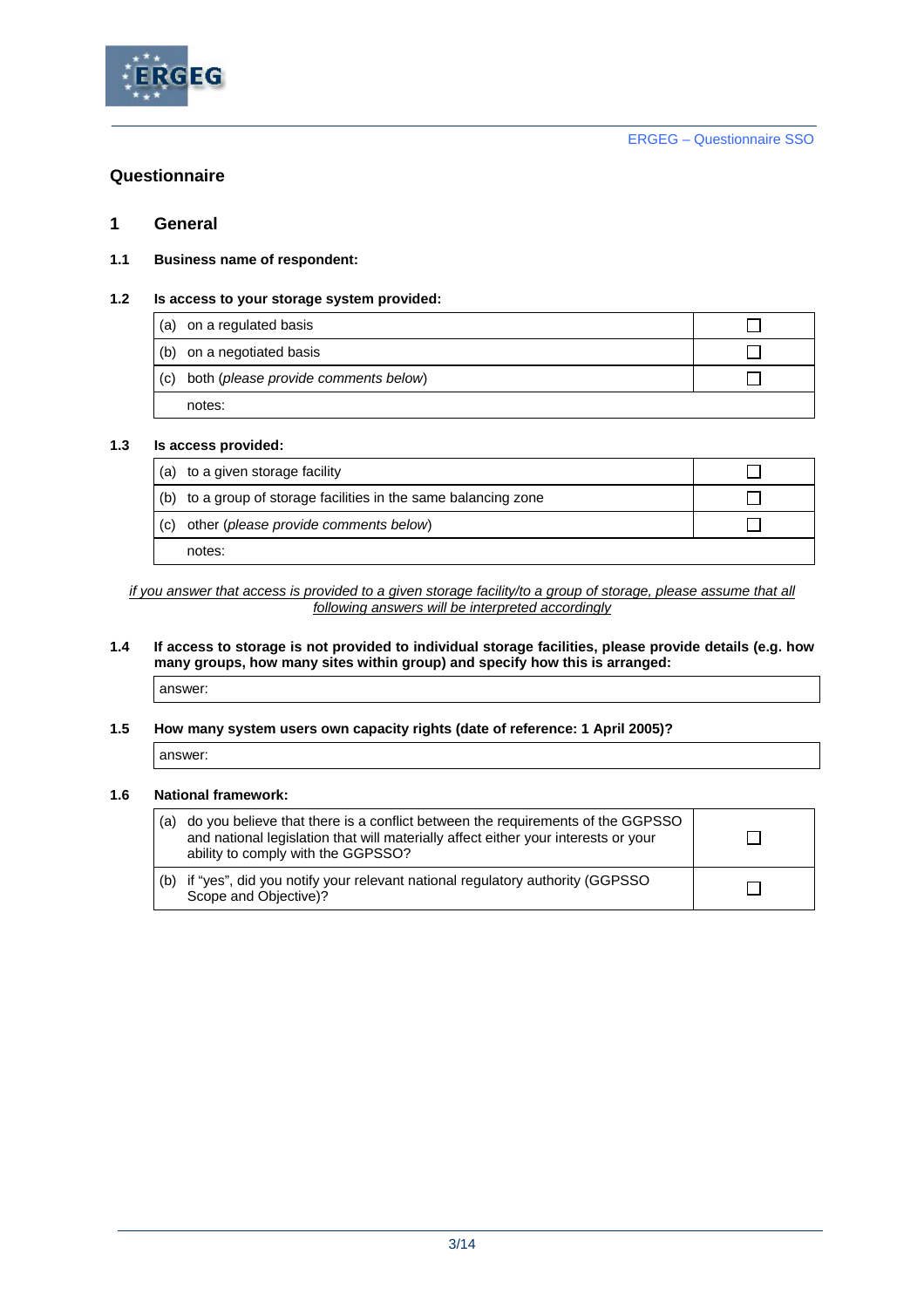

## **2 Roles and responsibilities of Storage System Operators**

### **2.1 Please specify if you are (GGPSSO 1.1):**

|     | (a) a separate entity (i.e. ownership unbundling)                                                                                                                                                                                       |  |
|-----|-----------------------------------------------------------------------------------------------------------------------------------------------------------------------------------------------------------------------------------------|--|
|     | (b) a separate entity (i.e. legal unbundling)                                                                                                                                                                                           |  |
| (c) | part of a "combined operator" (i.e. combined transmission, LNG, storage and<br>distribution storage operator, legally unbundled from other activities not relating<br>to transmission, LNG, storage and distribution system operations) |  |
| (d) | part of a vertically integrated company (i.e. unbundling of accounts)                                                                                                                                                                   |  |

### **2.2 In the case of a SSO being part of a vertically integrated company:**

| (a) | please provide details on the ownership structure. If an ownership diagram is available, please<br>attach it to the completed questionnaire. |
|-----|----------------------------------------------------------------------------------------------------------------------------------------------|
|     | details:                                                                                                                                     |
|     |                                                                                                                                              |

|  | (b) please specify if you have drawn up a document setting out all the terms and<br>conditions relating to storage use by the affiliate company (GGPSSO 1.3). |  |
|--|---------------------------------------------------------------------------------------------------------------------------------------------------------------|--|
|--|---------------------------------------------------------------------------------------------------------------------------------------------------------------|--|

### **2.3 Please specify if you (GGPSSO 1.2.b):**

| (a) | have developed and use standard storage contracts                                             |  |
|-----|-----------------------------------------------------------------------------------------------|--|
| (b) | have developed and use a storage code (approved by national relevant<br>regulatory authority) |  |
| (c) | consulted users in developing the standard storage contracts or the storage<br>code           |  |

#### **2.4 Please provide details on how the consultation process for developing standard storage contracts/storage code was conducted (relating to GGPSSO 1.2.b)**

| (a) | bilateral contacts with some users                                                                                       |  |
|-----|--------------------------------------------------------------------------------------------------------------------------|--|
| (b) | bilateral contacts with all users and some prospects                                                                     |  |
| (C) | open consultation process, with some sort of public announcement (e.g. on<br>company website, by press, at a conference) |  |
| (d) | consultation process supervised by relevant national regulatory authority                                                |  |
| (e) | other (please specify below)                                                                                             |  |
|     | notes:                                                                                                                   |  |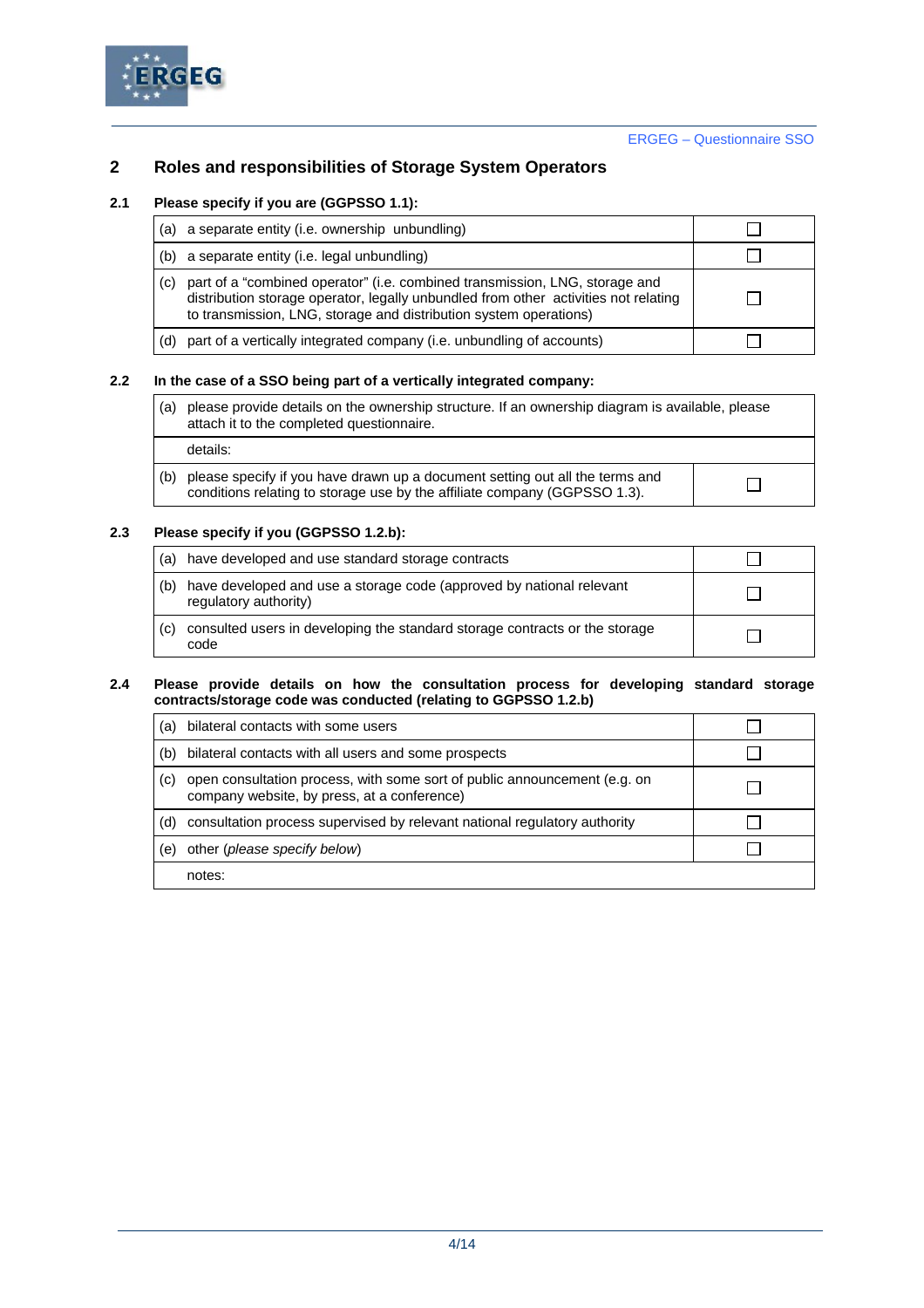

### **3 Necessary TPA services**

#### **3.1 Please provide the following data in normalised cubic meters (date of reference: 1 April 2005) (GGPSSO 3.1)**

|     |                                                                                                                                                    | Space | Injectability | Deliverability |
|-----|----------------------------------------------------------------------------------------------------------------------------------------------------|-------|---------------|----------------|
| (a) | technical capacity                                                                                                                                 |       |               |                |
| (b) | available capacity                                                                                                                                 |       |               |                |
| (c) | contracted or held capacity                                                                                                                        |       |               |                |
| (d) | any storage capacity not available to TPA on the<br>grounds of article 2(9) of the Gas Directive, with<br>substantiated reasons <sup>2</sup>       |       |               |                |
|     | notes:                                                                                                                                             |       |               |                |
| (e) | any other capacity excluded from TPA – other than the<br>portion used for production operations and facilities<br>reserved exclusively for the TSO |       |               |                |
|     | notes <i>:</i>                                                                                                                                     |       |               |                |

#### **3.2 Please indicate if Public Service Obligations (PSO) in your country are placed on (relating to GGPSSO 3.2, 3.5, 3.6-3-15):**

| the SSO<br>(a)   |  |
|------------------|--|
| (b) the shippers |  |
| (c) no PSO       |  |
| other<br>(d)     |  |
| notes:           |  |

### **3.3 Capacity for Public Service Obligations (hereafter PSO):**

(a) is storage capacity needed for any PSO offered on a TPA basis? (GGPSSO 3.2)

 $\Box$ 

### **3.4 If any capacity needed for any PSO is NOT offered on a TPA basis, please state why:**

| (a) national legislation |  |
|--------------------------|--|
| (b) other                |  |
| notes:                   |  |

<span id="page-4-0"></span> $^2$  Storage facility means a facility used for the stocking of natural gas and owned and/or operated by a natural gas undertaking, including the part of LNG facilities used for storage but excluding the portion used for production operations, and excluding facilities reserved exclusively for transmission system operators in carrying out their functions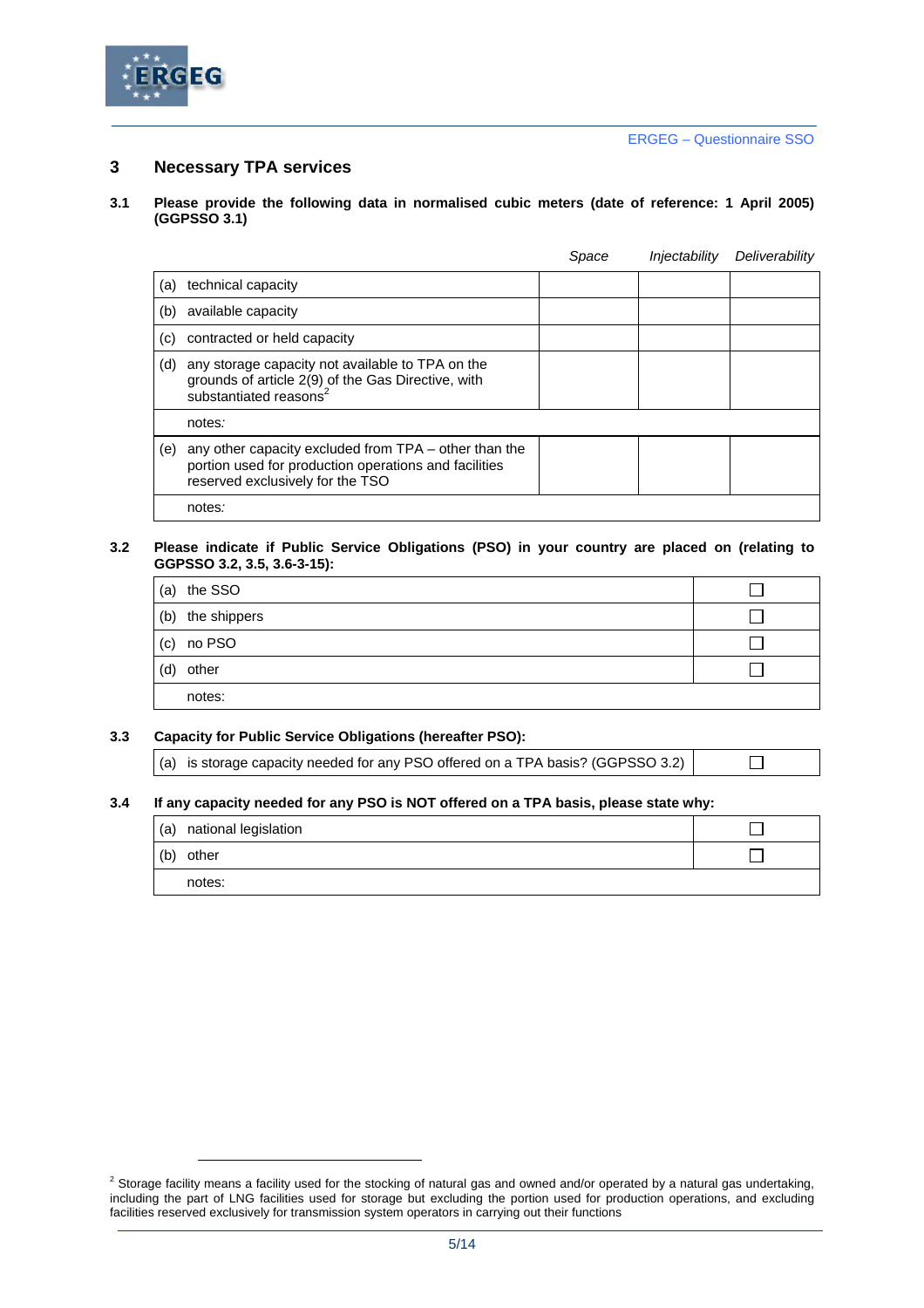

#### **3.5 Please provide the following data in normalised cubic meters for PSO, where NOT offered on a TPA basis (date of reference: 1 April 2005)**

|                             | Space | Injectability Deliverability |
|-----------------------------|-------|------------------------------|
| (a) normalised cubic meters |       |                              |

#### **3.6 Do you offer the following services on the primary market (GGPSSO 3.3, 3.5, 3.7):**

| (a) | bundled services (SBU) of space and injectability/deliverability                                   |  |
|-----|----------------------------------------------------------------------------------------------------|--|
| (b) | a service which includes an obligation for the SSO to allocate the gas which has<br>been nominated |  |
| (c) | injection and withdrawal are possible at any time                                                  |  |
|     | notes:                                                                                             |  |

### **3.7 Are the following services separately charged (GGPSSO 3.3., 3.5, 3.7)?**

| (a) | a service which includes an obligation for the SSO to allocate the gas which has<br>been nominated |  |
|-----|----------------------------------------------------------------------------------------------------|--|
| (b) | injection and withdrawal are possible at any time                                                  |  |
|     | notes:                                                                                             |  |

#### **3.8 Where some services have NOT been introduced, please state why (GGPSSO 3.4.b, 3.5, 3.6, 3.7):**

| Obligation for the SSO to allocate according to nominations |                                                                                             |  |  |
|-------------------------------------------------------------|---------------------------------------------------------------------------------------------|--|--|
| (a)                                                         | consistent with the use of the interconnected gas transmission system                       |  |  |
| (b)                                                         | not compatible with the balancing regime of the interconnected gas<br>transportation system |  |  |
| Injection and withdrawal possible at any time               |                                                                                             |  |  |
| (c)                                                         | storage technical constraints                                                               |  |  |
| (d)                                                         | economically use of the storage infrastructure                                              |  |  |
| (e)                                                         | consistent with the use of the interconnected gas transmission system                       |  |  |
|                                                             | not consistent with PSOs                                                                    |  |  |

#### **3.9 If any of these services (please specify) has not been introduced for any other reason, please explain why**

explanation:

#### **3.10 Where there are limitations on the offer of services on the ground of either storage technical constraints or the economically efficient use of the storage infrastructure:**

| (a) was it made public and substantiated (GGPSSO 3.4.b)? |  |
|----------------------------------------------------------|--|
| reasons for limitations:                                 |  |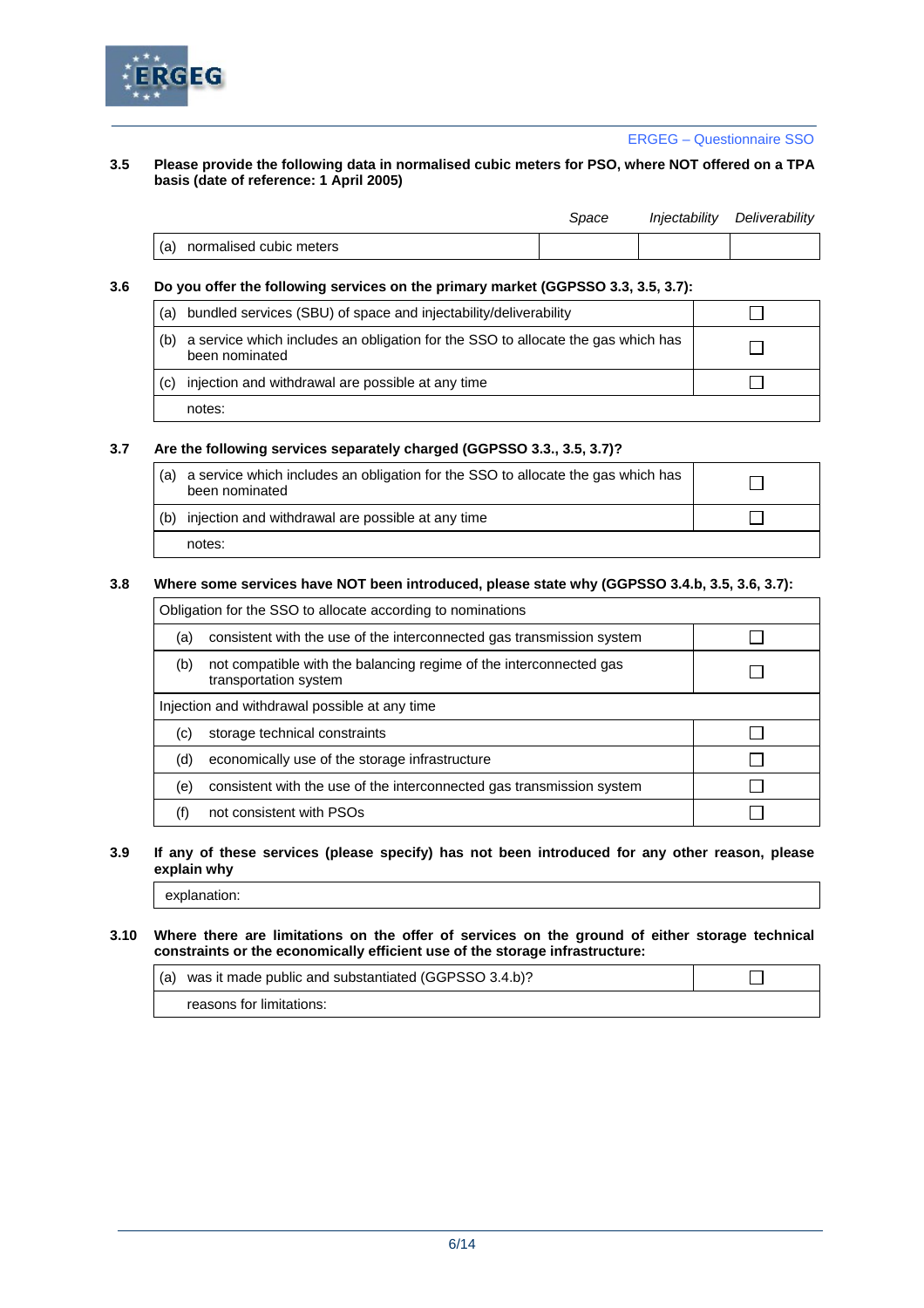

#### **3.11 Please indicate if services offered have been developed with consultation of storage users to take into account market demand. If "yes", please provide details on how the consultation process was conducted (GGPSSO 3.4.a)**

| (a) | bilateral contacts with some users                                                                                       |  |
|-----|--------------------------------------------------------------------------------------------------------------------------|--|
| (b) | bilateral contacts with all users and some prospects                                                                     |  |
| (C) | open consultation process, with some sort of public announcement (e.g. on<br>company website, by press, at a conference) |  |
| (d) | consultation process supervised by relevant national regulatory authority                                                |  |
| (e) | other (please specify below)                                                                                             |  |
|     | details on consultation process:                                                                                         |  |

### **3.12 Please specify the minimum size for each service (GGPSSO 3.8)**

|     |                                                                     | Space | Iniectability | Deliverabilitv |
|-----|---------------------------------------------------------------------|-------|---------------|----------------|
| (a) | bundled services (SBU) of space and<br>injectability/deliverability |       |               |                |
| (b) | injection and withdrawal are possible at any time                   |       |               |                |

#### **3.13 Are storage users allowed to pool their nominations with a view to overcome potential capacity thresholds (GGPSSO 3.8)?**

| answer: |  |
|---------|--|
| notes:  |  |

### **3.14 Please specify the maximum duration for each service offered by your SSO (GGPSSO 3.3.c)**

| (a) bundled services (SBU) of space and injectability/deliverability |  |
|----------------------------------------------------------------------|--|
| (b) other services                                                   |  |
| notes:                                                               |  |

#### **3.15 Please specify if you have developed information systems and electronic communications to provide adequate data to storage users and to simplify transactions such as:**

|                          |                                                    | Email | Internet | Other |
|--------------------------|----------------------------------------------------|-------|----------|-------|
| nominations<br>(a)       |                                                    |       |          |       |
| capacity bookings<br>(b) |                                                    |       |          |       |
| (c)                      | transfers of capacity rights between storage users |       |          |       |
| other                    |                                                    |       |          |       |

### **4 Storage capacity allocation and congestion management**

#### **4.1 What kind of capacity allocation mechanism do you apply (several answers possible, if mechanism applied different, depending on the storage facility/group of storage facilities)? (GGPSSO 4.1)**

| (a) | market-based (e.g. auctions)  |  |
|-----|-------------------------------|--|
| (b) | first come first served       |  |
| (c) | capacity follows the customer |  |
| (d) | other (please specify below)  |  |
|     | notes:                        |  |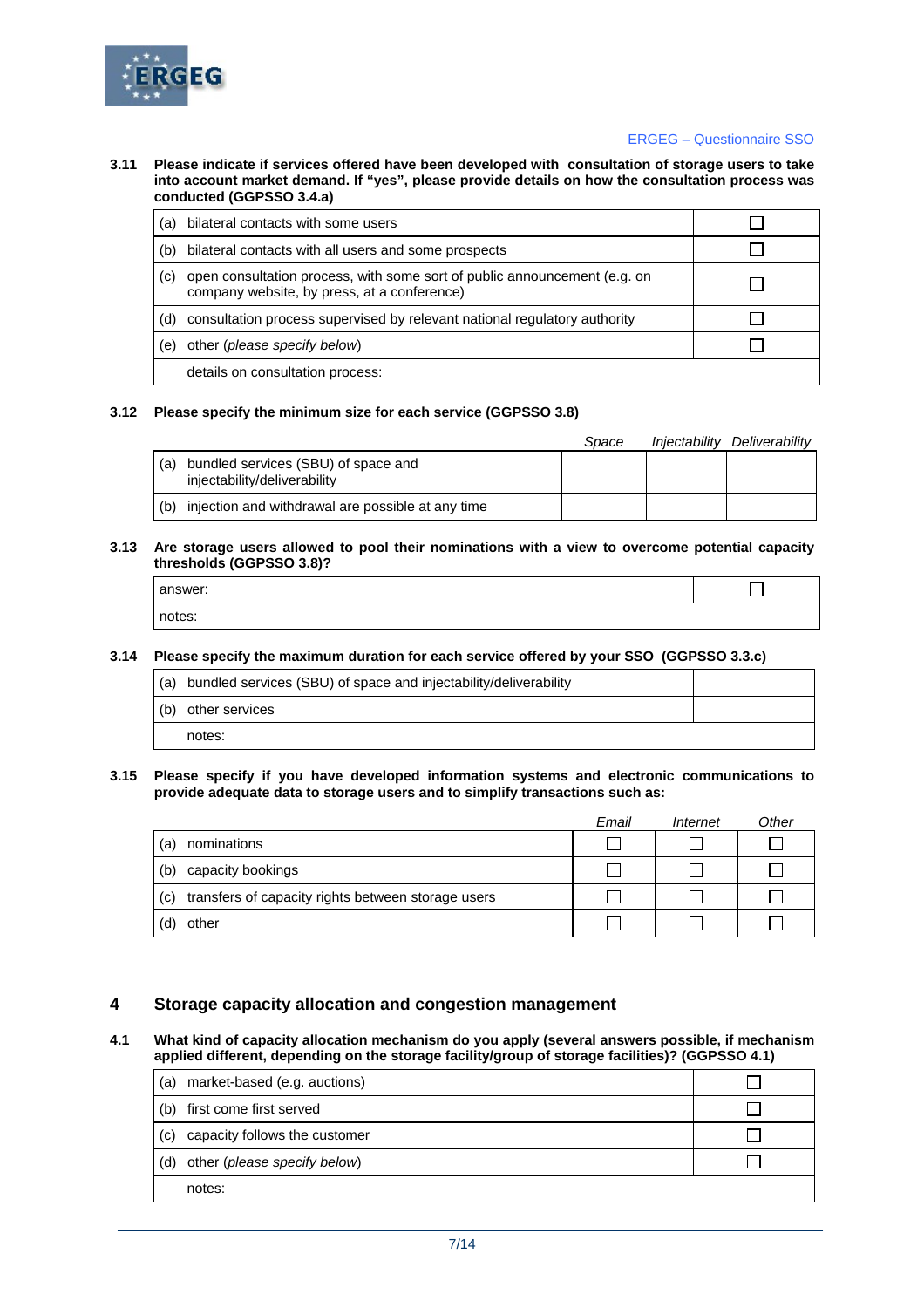

### **4.2 Is the capacity allocation mechanism designed:**

|     | (a) by the SSO               |  |
|-----|------------------------------|--|
|     | (b) by national legislation  |  |
| (c) | other (please specify below) |  |
|     | notes:                       |  |

#### **4.3 Have these mechanisms and procedures been subject to consultation with storage users. If "yes", please provide details on how the consultation process was conducted (GGPSSO 4.1.e)**

| (a) | bilateral contacts with some users                                                                                       |  |
|-----|--------------------------------------------------------------------------------------------------------------------------|--|
| (b) | bilateral contacts with all users and some prospects                                                                     |  |
| (C) | open consultation process, with some sort of public announcement (e.g. on<br>company website, by press, at a conference) |  |
| (d) | consultation process supervised by relevant national authority                                                           |  |
| (e) | other (please specify below)                                                                                             |  |
|     | notes:                                                                                                                   |  |

### **4.4 In case of congestion, what kind of solution do you apply or plan to apply (GGPSSO 4.2)**

| market based (e.g. auctions)<br>(a)  |  |
|--------------------------------------|--|
| (b)<br>pro rata                      |  |
| other (please specify below)<br> (c) |  |
| notes:                               |  |

### **4.5 Is the congestion management mechanism designed:**

| (a) | by the SSO                   |  |
|-----|------------------------------|--|
|     | (b) by national legislation  |  |
| (c) | other (please specify below) |  |
|     | notes:                       |  |

### **4.6 The congestion management mechanism:**

| (a) has it ever been used? |  |
|----------------------------|--|
| notes:                     |  |

#### **4.7 Unused capacity (e.g. day-ahead release of non-nominated injectability and deliverability) (GGPSSO 4.4):**

| (a) do you offer all unused capacity on an interruptible basis? |  |
|-----------------------------------------------------------------|--|
| notes:                                                          |  |

#### **4.8 Do you use other means to discourage hoarding and facilitate re-utilisation and trade of storage capacity? Please specify the nature of these arrangements**

| answer: |  |
|---------|--|
| notes:  |  |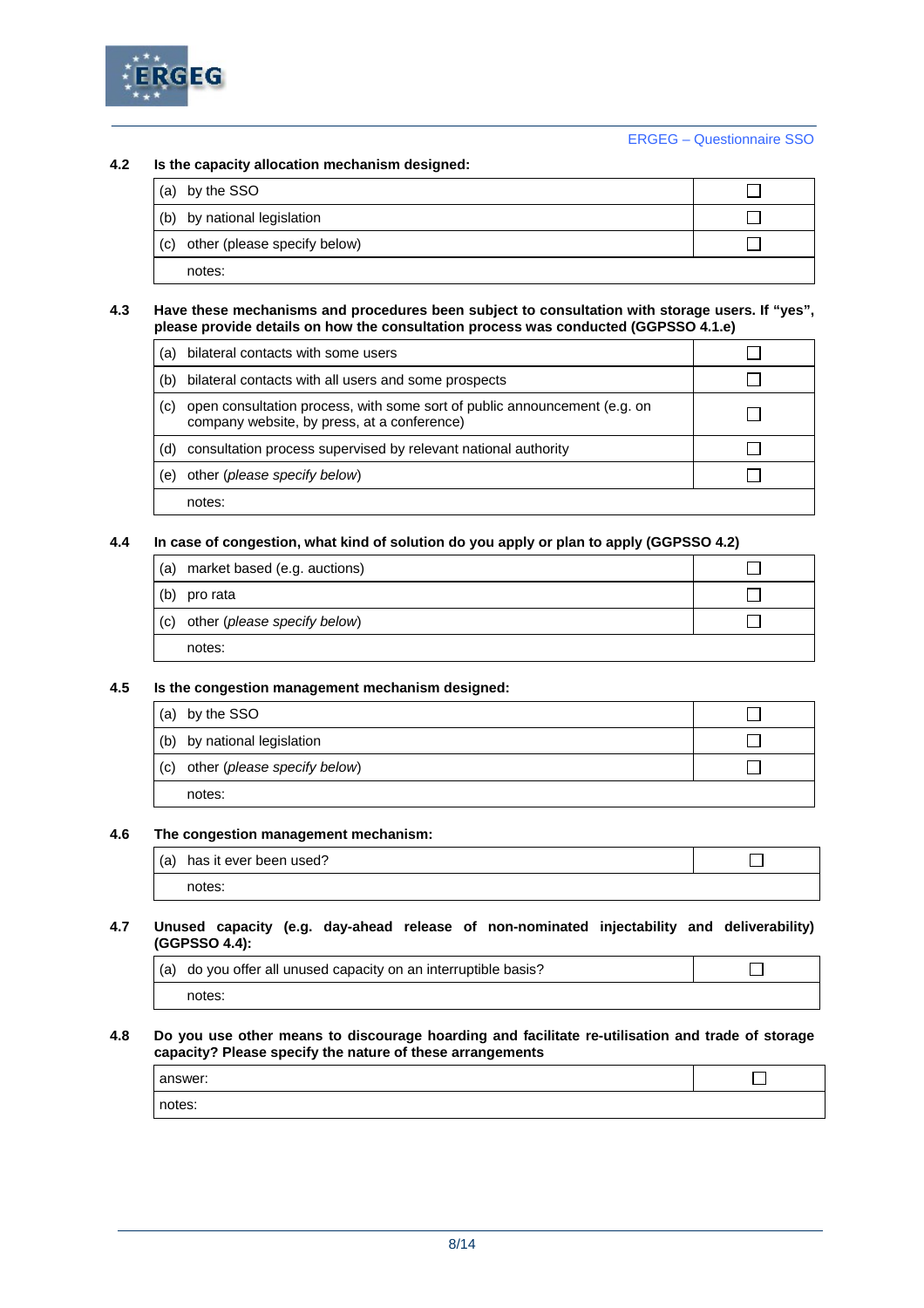

# **5 Confidentiality requirements**

### **5.1 Please indicate if you (GGPSSO 5.1.a-c):**

| (a) | keep databases related to storage operations separate                                                                                                                                                     |  |
|-----|-----------------------------------------------------------------------------------------------------------------------------------------------------------------------------------------------------------|--|
| (b) | develop new IT systems for the storage business separately (when new IT<br>systems are being developed in vertically integrated undertakings)                                                             |  |
| (c) | ensure that no information available to the SSO concerning its storage business<br>is passed to any other part of any affiliate of the company in advance of being<br>provided to all market participants |  |
| (d) | have drafted a code of conduct                                                                                                                                                                            |  |
| (e) | have implemented a compliance programme, supervised by a Compliance<br>Officer                                                                                                                            |  |

#### **5.2 If these measures have been monitored or supervised externally, please specify by whom (relating to 5.1.a-c)?**

| (a) | national regulatory authority                                   |  |
|-----|-----------------------------------------------------------------|--|
| (b) | another relevant national regulatory authority (please specify) |  |
| (c) | external audit                                                  |  |
| (d) | other (please specify below)                                    |  |
|     | notes:                                                          |  |

### **5.3 Are the SSO and the supply business located in separate buildings (GGPSSO 5.1.d)?**

| $\sim$ $ \sim$ $\sim$ |  |
|-----------------------|--|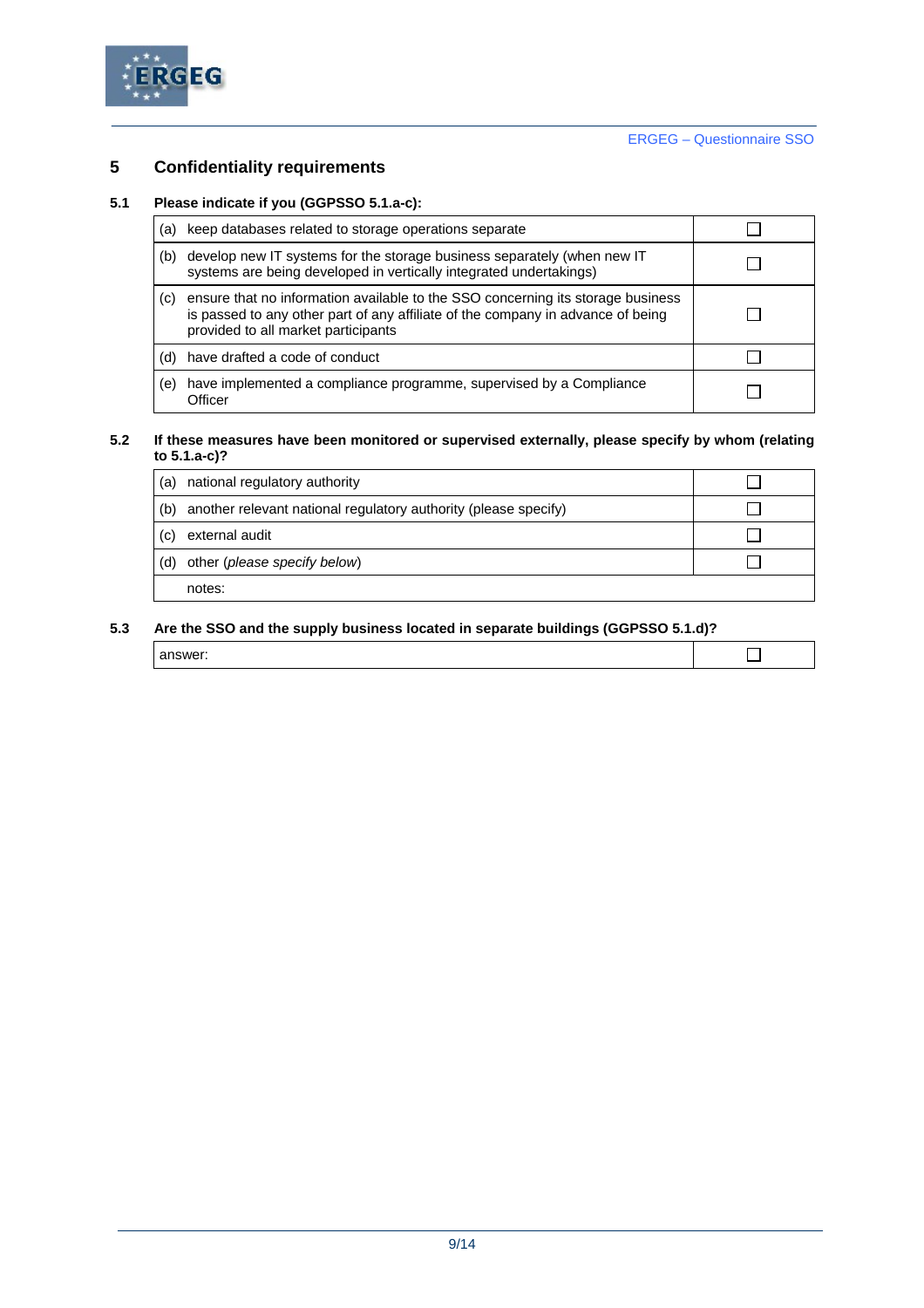

### **6 Transparency requirements**

### **6.1 Are the following commercial terms published (GGPSSO 6.4.a-d):**

|     |                                                                                                                                | In national<br>language  | ln<br>English | On the<br>internet          | Free of<br>charge | Not<br>applicable |
|-----|--------------------------------------------------------------------------------------------------------------------------------|--------------------------|---------------|-----------------------------|-------------------|-------------------|
| (a) | if rTPA: tariffs and tariff methodologies for<br>each service offered                                                          | ΙI                       | $\mathsf{L}$  | $\mathbf{I}$                |                   |                   |
| (b) | if nTPA: main commercial conditions<br>including the prices for standard services                                              | ΙI                       |               | $\mathbf{I}$                |                   |                   |
| (c) | If nTPA: updates of main commercial<br>conditions including the prices for standard<br>services, whenever the SSO changes them | $\sim$                   |               | $\mathcal{L}$               |                   |                   |
| (d) | services offered                                                                                                               | $\mathsf{L}$             | $\Box$        | $\mathcal{L}_{\mathcal{A}}$ |                   |                   |
| (e) | storage code                                                                                                                   | $\mathsf{L}$             | $\mathbf{L}$  | H                           | $\mathsf{I}$      |                   |
| (f) | main storage standard conditions for each<br>service                                                                           |                          |               |                             |                   |                   |
| (g) | rights and responsibilities of all users                                                                                       | П                        | П             | П                           |                   |                   |
| (h) | rules (e.g. periods) for counter flows during<br>injection and withdrawal                                                      |                          |               |                             |                   |                   |
| (i) | rules of storage capacity transfer in case of<br>customer switching (if any)                                                   |                          |               | $\mathbb{R}$                |                   |                   |
| (i) | storage capacity allocation provisions                                                                                         |                          |               |                             |                   |                   |
| (k) | congestion management provisions                                                                                               |                          |               |                             |                   |                   |
| (1) | anti-hoarding provisions                                                                                                       | $\overline{\phantom{a}}$ | $\mathsf{L}$  | П                           | $\mathbf{I}$      |                   |
|     | (m) re-utilisation provisions                                                                                                  | $\Box$                   | П             | $\Box$                      |                   |                   |
| (n) | auction terms (where applicable)                                                                                               | П                        | $\mathcal{L}$ | $\overline{\phantom{a}}$    | <b>Talling</b>    |                   |
| (o) | rules applicable for storage capacity trade on<br>the secondary market vis-à-vis the SSO                                       | $\mathbf{I}$             | $\mathbf{I}$  | H                           |                   |                   |
| (p) | rules and charges applicable to storage<br>penalties from storage users                                                        | $\mathbf{I}$             | $\mathbf{I}$  | $\sim$                      |                   |                   |
| (q) | compensation payments from the SSO to<br>storage users                                                                         | П                        | $\mathbf{L}$  | $\overline{\phantom{0}}$    |                   |                   |
| (r) | user-friendly instruments for calculating<br>charges for a specific service (e.g. a tariff<br>calculator)                      |                          |               | $\mathcal{L}$               |                   |                   |

### **6.2 Is the following operational information published (GGPSSO 6.5.a-e, 6.6.a-c, 6.9, 6.10):**

|                                            | In national<br>language | In<br>English | In energy<br>units or<br>ncm | Online<br>information<br>system | Free<br>οf<br>charge |
|--------------------------------------------|-------------------------|---------------|------------------------------|---------------------------------|----------------------|
| technical storage capacity<br>(a)          |                         |               |                              |                                 |                      |
| available storage capacity<br>(b)          |                         |               |                              |                                 |                      |
| contracted or held storage capacity<br>(c) |                         |               |                              |                                 |                      |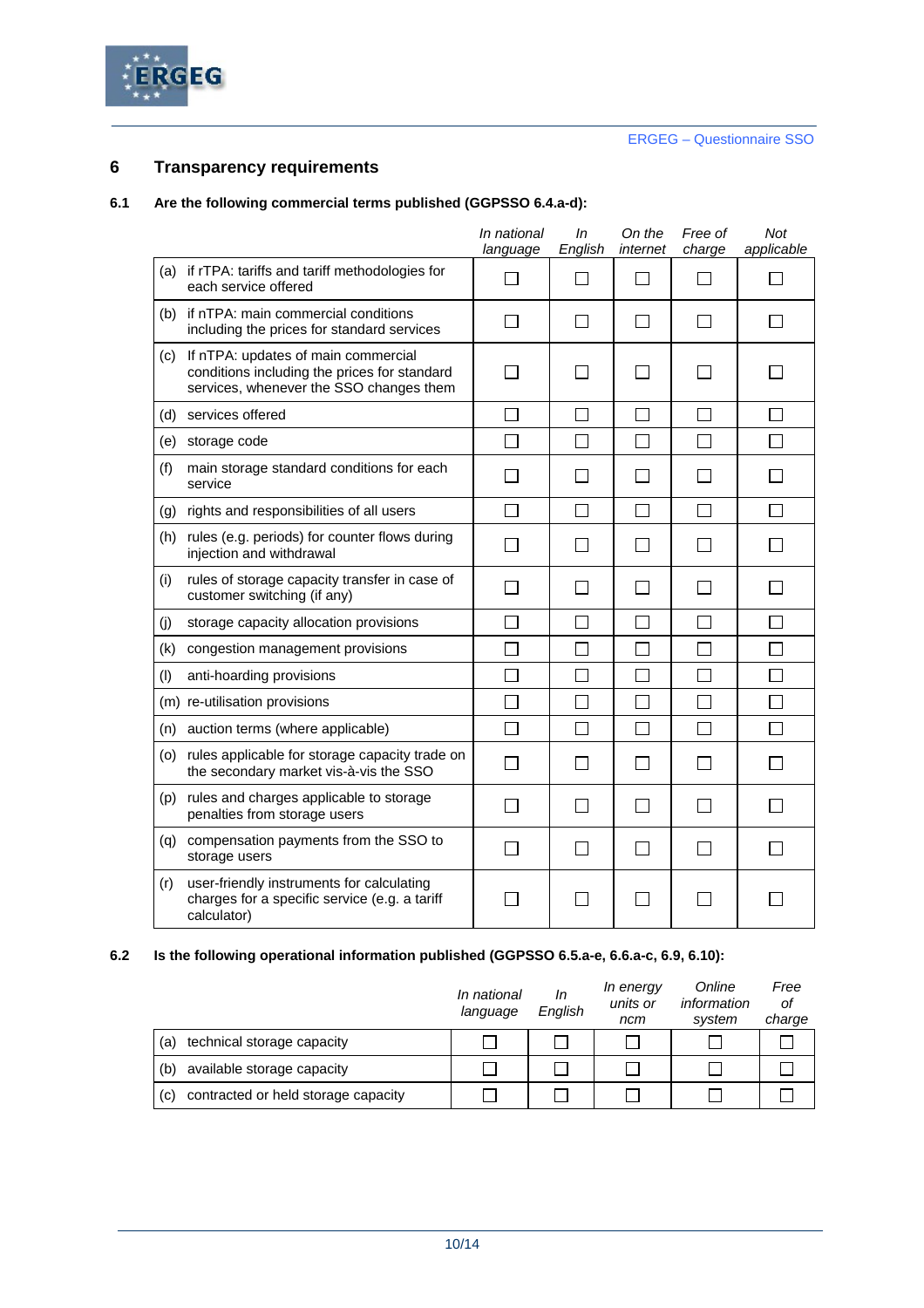

| (d) | aggregated inflows and outflows at least<br>on a weekly basis for the immediately<br>preceding week                                           |        |                |                          |  |
|-----|-----------------------------------------------------------------------------------------------------------------------------------------------|--------|----------------|--------------------------|--|
| (e) | historical utilization rates at least on a<br>weekly basis for the immediately<br>preceding week                                              |        |                |                          |  |
| (f) | user-friendly instruments for verifying<br>online the level of available and/or<br>unused storage capacity                                    |        |                |                          |  |
| (g) | maps indicating the location of their<br>storage facilities and the connecting<br>points of the storage facilities to the<br>relevant network | $\sim$ |                |                          |  |
| (h) | methods of determining available storage<br>capacity                                                                                          | П      | $\blacksquare$ | $\overline{\phantom{a}}$ |  |
| (i) | operational parameters, including the<br>rules of ownership and use of working<br>gas                                                         |        |                |                          |  |
| (j) | TSO's pre-emptive rights with operational<br>rules and processes attached                                                                     |        |                |                          |  |
| (k) | any storage capacity not available to TPA<br>on the grounds of article 2(9) of the Gas<br>Directive, with substantiated reasons               |        |                |                          |  |
| (1) | all planned maintenance periods that<br>might affect storage users' rights from<br>storage contracts, at least once a year                    |        |                |                          |  |
|     | (m) the operational information corresponding<br>to planned maintenance periods with<br>adequate advance notice                               |        |                |                          |  |
|     | (n) regular updates on details, expected<br>duration and effect of the maintenance                                                            |        |                |                          |  |

### **6.3 Where you have not published specific data, please state why (relating to GGPSSO 6.2., 6.3)**

| (a) | less than three users (information about the aggregate use of storage) |  |
|-----|------------------------------------------------------------------------|--|
| (b) | three users or more, but still commercial sensitivity of information   |  |
| (c) | reasons of cost (or substantial IT development needed)                 |  |
| (d) | to avoid any potential market abuse                                    |  |
| (e) | to avoid significant harm to storage users commercial interest         |  |
|     | other (please specify below)                                           |  |
|     | notes:                                                                 |  |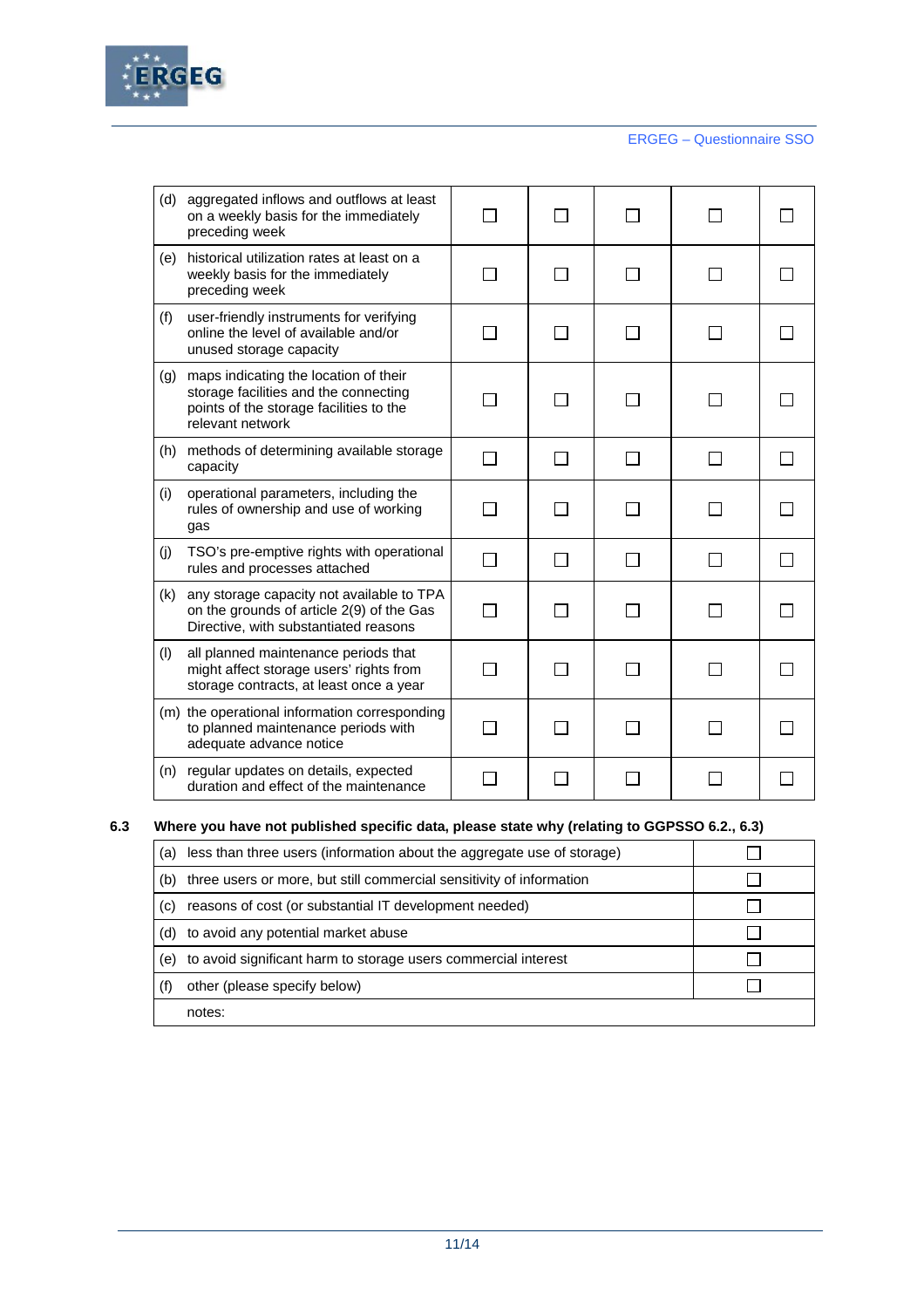

 $\Box$ 

 $\Box$ 

 $\Box$ 

**6.4 If you have not published information as required by the GGPSSO about the aggregate use of storage, on the ground that such publication would harm the commercial interest of user(s), are any alternative data published (e.g. aggregate inflows and outflows on a monthly –or any other frequency- basis, non-numerical data)? Please specify and justify why this is the case (relating to GGPSSO 6.3)**

answer:

#### **6.5 Where unplanned disruptions in access to the storage services occur, do you ensure that (GGPSSO 6.8):**

| (a) current system users are notified of that disruption as soon as possible                                                                        |  |
|-----------------------------------------------------------------------------------------------------------------------------------------------------|--|
| (b) information concerning the maintenance and disruptions that have occurred is<br>made available upon request to those affected by the disruption |  |

### **7 Storage penalties**

**7.1 Is there a clause or provision in the storage contract/code providing for compensation payments to the storage users in the event you fail to fulfil contractual obligations (GGPSSO 8.1.a)?** 

| answer |
|--------|

### **8 Secondary markets**

#### **8.1 Are registered users allowed to trade in the secondary market (GGPSSO 9.1)**

| (a) bundled services only               |  |
|-----------------------------------------|--|
| (b) both bundled and unbundled services |  |

### **8.2 Have you developed and used standardised contracts and procedures on the primary market to facilitate secondary trade of storage capacity (GGPSSO 9.1)?**

- answer:
- **8.3 Is there a clause in the storage code/contract referring to or addressing secondary storage capacity trading explicitly (relating to GGPSSO 9.1)?**

| 8.4 | Do you provide an electronic platform or bulletin board to facilitate secondary storage capacity |
|-----|--------------------------------------------------------------------------------------------------|
|     | trading (GGPSSO 9.2, 9.3)                                                                        |

answer:

answer:

**8.5 Have you taken any other steps to facilitate secondary storage capacity trading (GGPSSO 9.1)? Please specify how**

answer: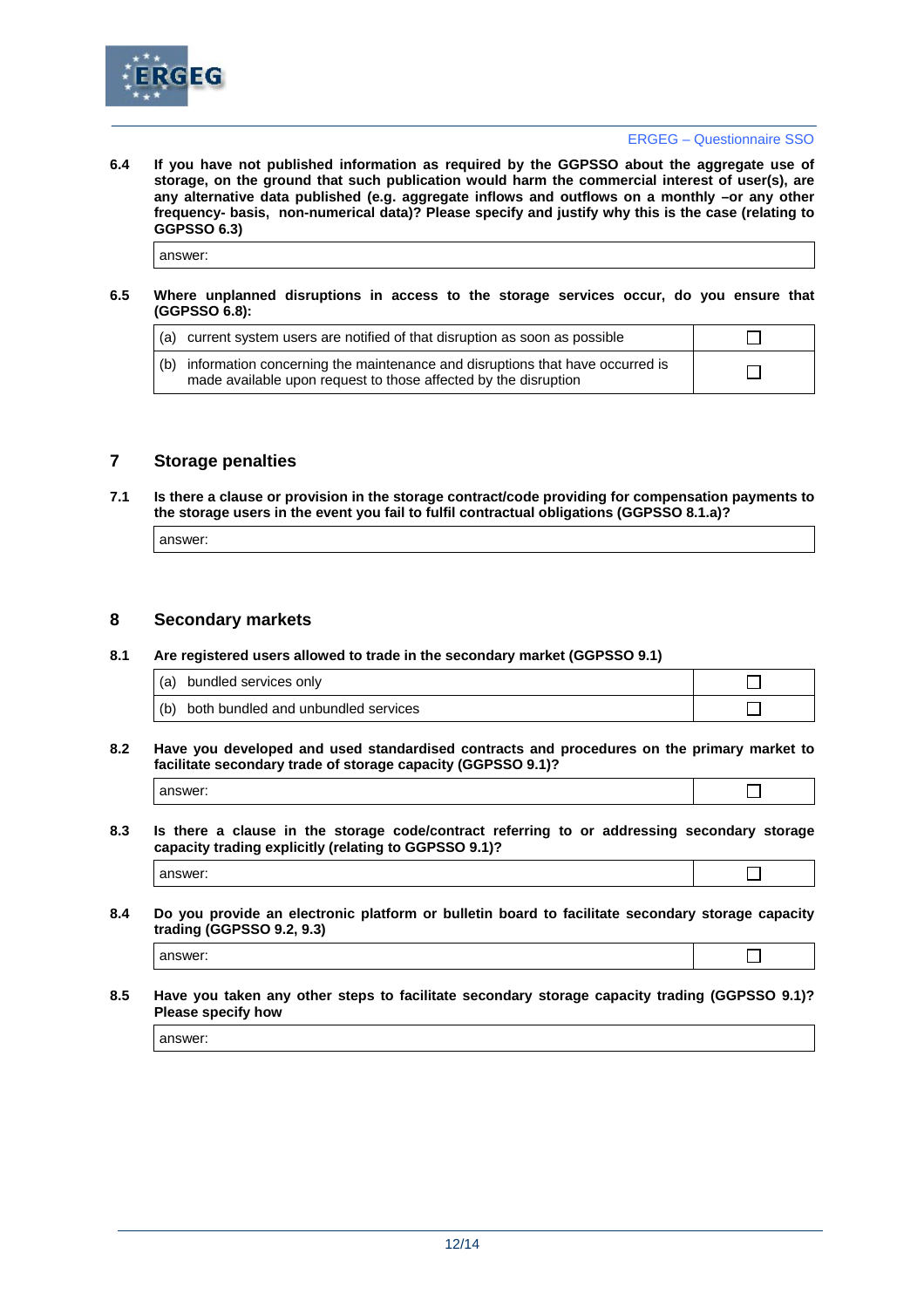

## **9 Implementation of the other GGPSSO requirements**

### **9.1 Necessary TPA Services – please indicate if you:**

|     |                                                                                                                                               | As of 1<br>April 2005 | Planned<br>date of<br>introduction | Not<br>applicable |
|-----|-----------------------------------------------------------------------------------------------------------------------------------------------|-----------------------|------------------------------------|-------------------|
| (a) | offer unbundled services supplementing SBUs at least for<br>available storage capacity at the beginning of the storage<br>year (GGPSSO 3.3.b) |                       |                                    |                   |
| (b) | offer short-term (<1 year) services down to a minimum<br>period of one day (GGPSSO 3.3.c)                                                     |                       |                                    |                   |
| (c) | offer both firm and interruptible storage services (GGPSSO)<br>3.3.d                                                                          |                       |                                    |                   |

### **9.2 Where not already provided, please provide brief details on steps you plan to take to facilitate their introduction**

answer:

# **9.3 Secondary market – please indicate if you:**

|     |                                                                                                                                | As of 1<br>April 2005 | Planned<br>date of<br>introduction | Not<br>applicable |
|-----|--------------------------------------------------------------------------------------------------------------------------------|-----------------------|------------------------------------|-------------------|
| (a) | allow for title transfer for both bundled and unbundled<br>capacities (GGPSSO 9.1)                                             |                       |                                    |                   |
| (b) | recognise the transfer of rights where notified by storage<br>users for both bundled and unbundled capacities (GGPSSO)<br>9.1) |                       |                                    |                   |
| (C) | allow the new owner to aggregate such storage capacity<br>operationally (GGPSSO 9.1)                                           |                       |                                    |                   |

#### **9.4 Where not already provided, please provide brief details on steps you plan to take to facilitate their introduction**

answer: